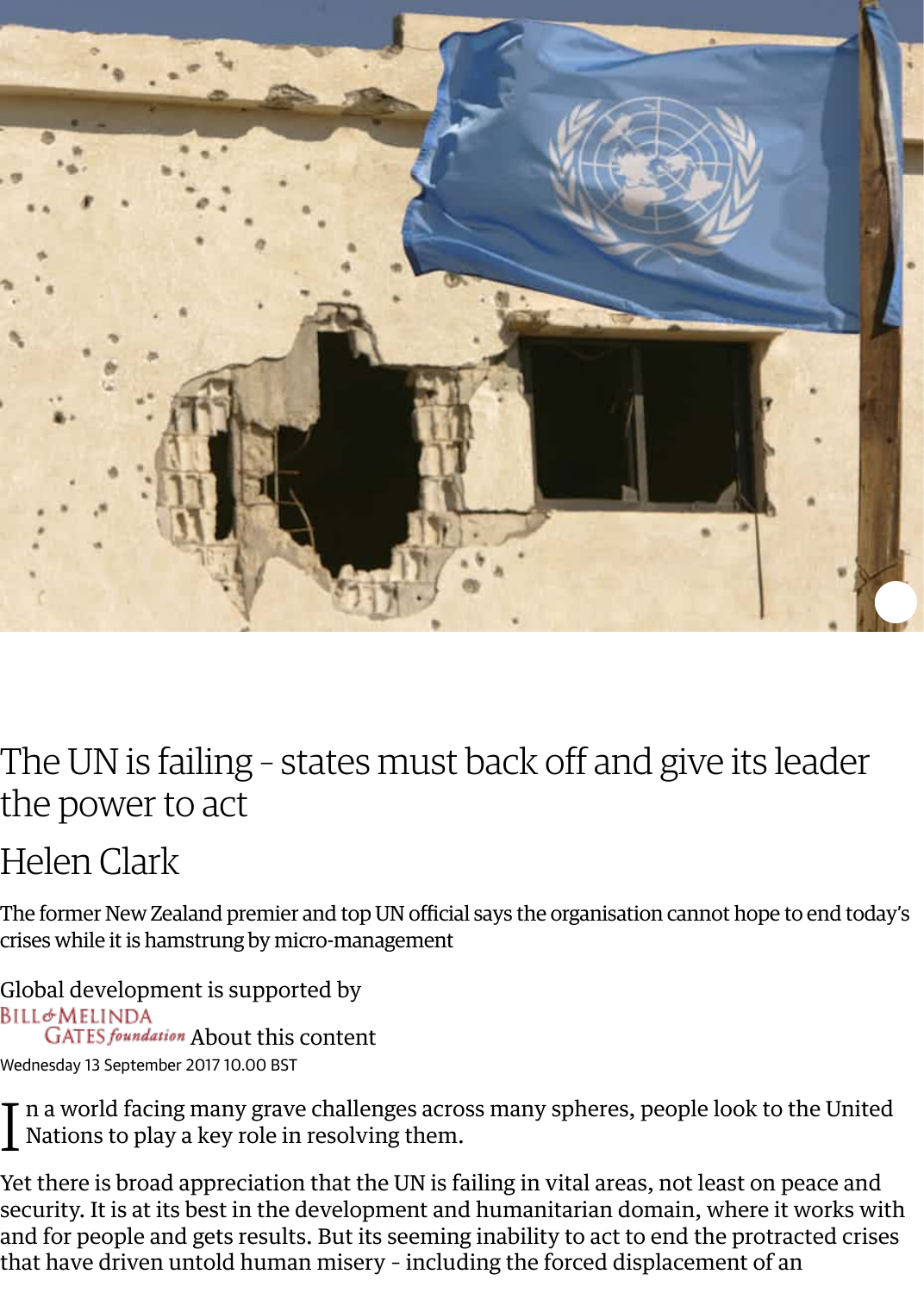<span id="page-1-0"></span>

Photograph: Eduardo Munoz Alvarez/Getty Images

[veto should be removed, and rep](http://www.unhcr.org/news/stories/2017/6/5941561f4/forced-displacement-worldwide-its-highest-decades.html)l qualified voting system that allow least, for decisions to be taken on unanimous basis.

That should be coupled with a mo representation on the security council. in effect, the executive board for the peace and security matters on wh is clearly over-represented and ot are correspondingly under-repres is a long-term source of grievance undermines the UN's legitimacy.

On top of that, the requirement for of key agreements to be reached unanimously is holding our world the climate negotiations in Bali in example, had been able to forge a leaving a minority of dissenters behind

there would be much greater confidence today that we could avoid reaching the t [point at which irreversible and catastrophic ch](#page-1-0)ange in the climate ecosystem occu

Then there are the many constraints placed on a secretary general's ability to lead secretariat is subjected to micro-management by member states through various committees of the general assembly. There is little appreciation of the need for a o be drawn between management and governance.

I advocate the empowerment of the secretary general to take bold initiatives and organisation as an effective leader and chief executive must. International organis need leaders empowered to act. Yes, there must be systems of accountability, but hamper action on everything from courageous diplomacy for peace to streamlinii management, as they do now, they become counterproductive. Worse, they can le secretary general looking weak, indecisive and hamstrung because of fear of offei member states.

So, member states must ease up, and give the secretary general and his/her mana space to act decisively. Coupled with that, there should be only one term served  $\mathfrak b$ secretary general, to avoid the over-caution that is inherent in aiming to secure a mandate from the day the first one begins.